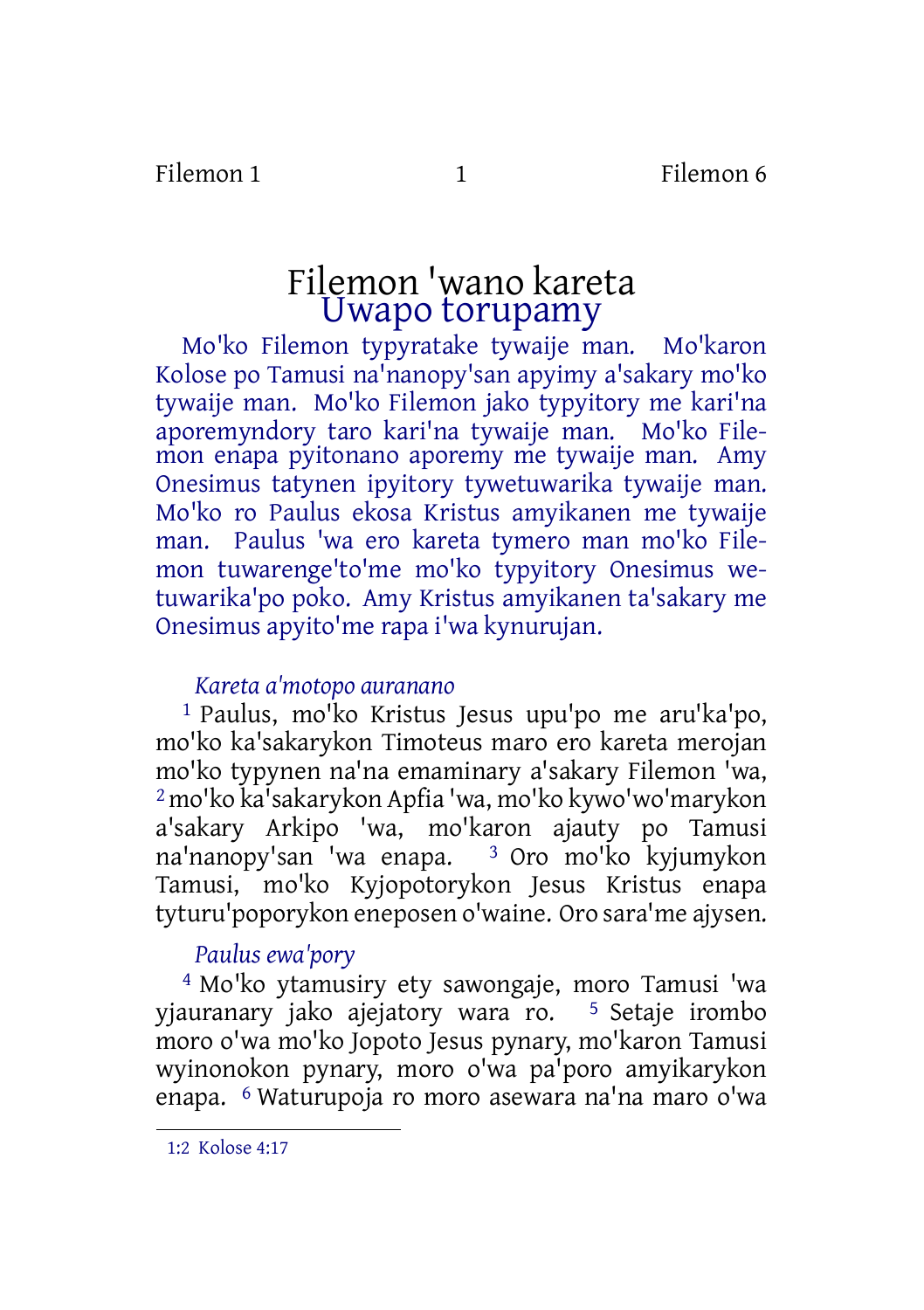Tamusi amyikary pori'tomato'me moro o'wa pa'poro kurangon otykon, morokon Kristus 'wano me ikapyry taro kytaton irokon ukutyry 'wa. 7 Moro o'wa kari'na pynary yjewa'poroi imero. Ypana'tomai enapa. Mo'karon Tamusi wyinonokon turu'san irombo tandy'mopo o'wa man, yja'sakary.

### *Paulus auranary Onesimus aijomato'me*

8 Iro ke ro, moro Kristus ta moro o'to awairy man ekarityry taro ywairy se'me rypo, 9moro aipynano upu'po me waturupoja roten. Iwara awu, Paulus, mo'ko uwapotombo, itaka ro erome Kristus Jesus upu'po me aru'ka'po, 10 waturupoja o'wa mo'ko yja'wangon kari'na aru'katopo ta ynipa'kanopy'po ymuru Onesimus'wano me. 11Uwapo o'wano me uwam'po tywaito. Erome te okororo ky'wano me tamamimbore tywairy uku'san. 12 Mo'ko ro semo'sa rapa o'wa, yjekosa iwairy 'se rypo yturu'po wairy se'me.

13 Yjekosa rypo imero apyiry 'se we'i, moro iru'pyn oka upu'po me yjaru'ka'po epatomanen me iwaito'me ajekataka. 14 Arato te o'to ywairy 'se'pa we'i. Iwara tywyry'ka me kapyn, anisanory me te iru'pyn oty ka'nen me maitake.

15 Ero wara pai tywaije suku'sa: A'si'ko tywomima awyino tywaije man, ajekosa roten tywaito'me, 16 pyitonano me kapyn noro, pyitonano ko'pono me te, amy typynen a'sakanano me. Y'wa moro wara terapa imero man. O'wa 'ne ka'tu rapa moro wara kynaitan, kari'na me, Kristus wyinono me enapa. 17 Ymaro o'win awotapory jako, apyiko me rapa, moro o'wa yjapyiry manombo wara. 18O'wano me amy yja'wan oty kapy'poto i'wa, tu'tanone ajekosa a'ta pai, yju'tano me u'kuko. 19 Awu, Paulus, aseke simeroja: awu sepematake. Moro

1:10 Kolose 4:9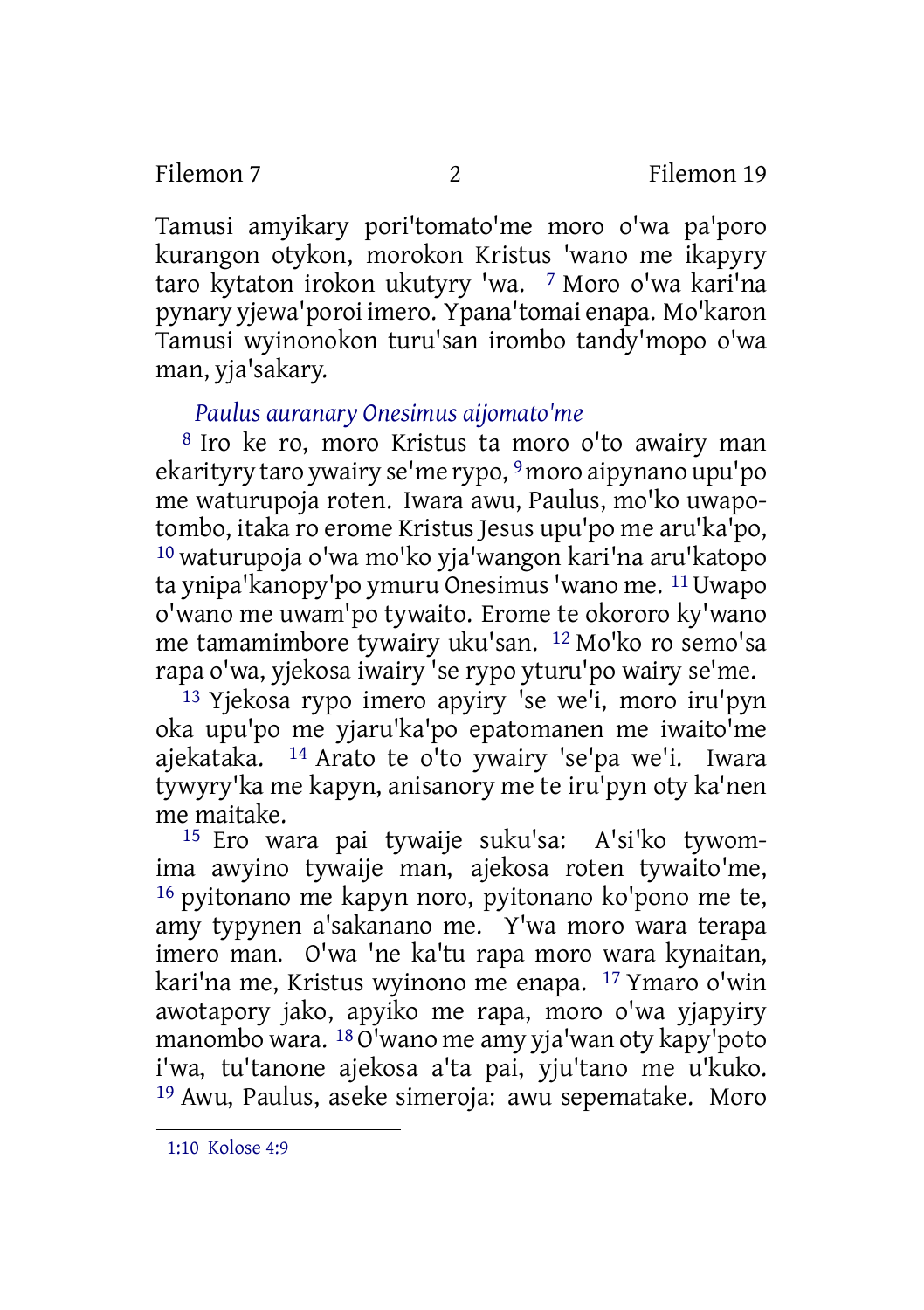ko'po te yjekosa moro ajemamyry poko tu'tanone awairy ekarityry 'se'pa rypo wa. 20 A'a, yja'sakary, a'si'ko iru'pa kypoko mo'ko Jopoto ta. Yturu'po andy'mopoko Kristus ta.

#### *Kareta y'ma'topo auranano*

21 Y'wa awepanamary man amyikary ta ero kareta simeroja. Moro ywykatopombo ko'po 'ne ka'tu rapa o'to awairy man suku'sa iru'pyn po. 22 Amy o'ny'topo enapa ikura'mako me y'wano me. Morokon awe'pimato'kon 'wa irombo ajekosaine yjypory po wo'po'sa.

23 "Iru'pa aiko!" tyka'san aropojaton o'wa mo'ko Kristus Jesus ta ymaro aru'ka'po Epafras, <sup>24</sup> mo'karon amykon enapa yjemaminary a'sakarykon Markus, Aristarko, Demas, Lukas.

<sup>25</sup> Oro mo'ko Jopoto Jesus Kristus turu'popory aja'karykon maro nainen.

<sup>1:23</sup> Kolose 1:7, 4:12 1:24 Apojoma'san 12:12,25, 13:13, 15:37-39, 19:29, 27:2, Kolose 4:10,14, 2 Timoteus 4:10,11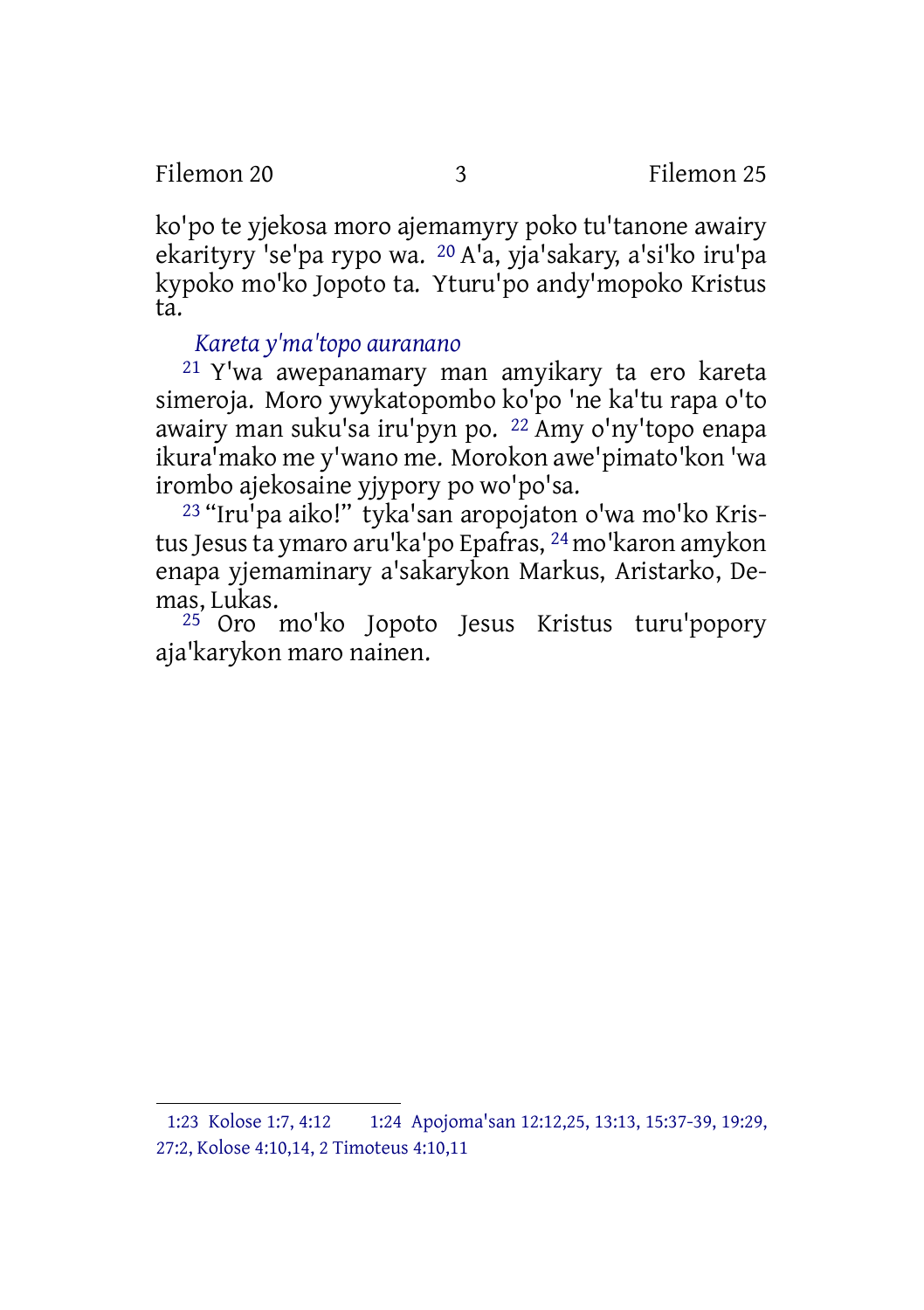4

#### Asery Tamusi karetary

New Testament in Carib (NS:car:Carib)

copyright © 2010 Wycliffe Bible Translators, Inc.

Language: Carib

Translation by: Wycliffe Bible Translators, Inc.

Carib

car

Suriname

## Copyright Information

© 2010, Wycliffe Bible Translators, Inc. All rights reserved. This translation text is made available to you under the terms of the Creative [Commons](http://creativecommons.org/licenses/by-nc-nd/4.0/) License: [Attribution-Noncommercial-No](http://creativecommons.org/licenses/by-nc-nd/4.0/) Derivative Works. (http:// creativecommons.org/licenses/by-nc-nd/3.0/) In addition, you have permission to port the text to different file formats, as long as you do not change any of the text or punctuation of the Bible.

You may share, copy, distribute, transmit, and extract portions or quotations from this work, provided that you include the above copyright information:

You must give Attribution to the work.

You do not sell this work for a profit.

You do not make any derivative works that change any of the actual words or punctuation of the Scriptures.

Permissions beyond the scope of this license may be available if you contact us with your request.

The New Testament

in Carib

#### © 2010, Wycliffe Bible Translators, Inc. All rights reserved.

This translation is made available to you under the terms of the Creative Commons Attribution-Noncommercial-No Derivatives license 4.0.

You may share and redistribute this Bible translation or extracts from it in any format, provided that:

You include the above copyright and source information.

You do not sell this work for a profit.

You do not change any of the words or punctuation of the Scriptures.

Pictures included with Scriptures and other documents on this site are licensed just for use with those Scriptures and documents. For other uses, please contact the respective